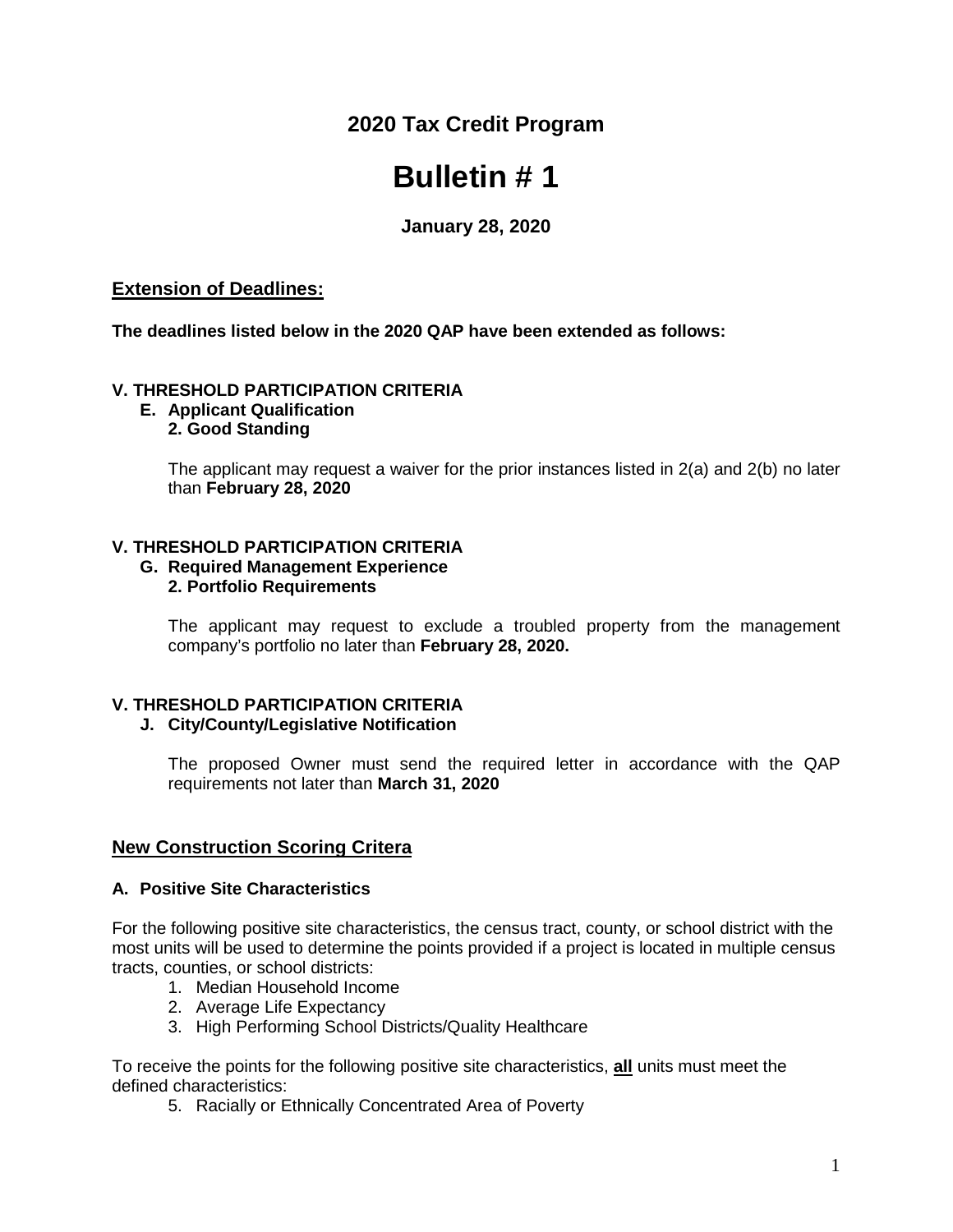## 6. USDA Food Desert

Further clarification is needed to item 6, USDA food deserts:

The walking distance of no more than 0.5 miles of the proposed development's main entrance is to be measured on a straight line as the crow flies from the development's main entrance to the closest edge of the parcel where the grocery store is located.

## **D. Affordable Housing Shortage**

The county with the most units will be used to determine the points provided if a project is located in multiple counties.

## **H. Revitalization**

To receive the points for this section, the **entire** project must be located in the area covered by the concerted community revitalization plan (CCRP).

# **Appendix E, VII - Developments Utilizing Non-Competitive Tax Credits with Tax Exempt Bond Financing**

In lieu of the appraisal requirements included in the 2020 QAP, tax exempt bond developments must meet the following requirements:

- The applicant must submit a commercial real estate appraisal at application submission. The appraisal must identify the Authority as an authorized user of the appraisal, noting that the Authority may rely on the representations made therein.
- The appraiser must be licensed by the South Carolina Real Estate Appraisers Board as a State Certified General Real Estate Appraiser. A temporary practice permit is not acceptable. An appraiser in good standing with an active license in another state must apply for a reciprocal license with the South Carolina Real Estate Appraisers Board.
- The appraisal must be prepared in conformance with the Uniform Standards of Professional Appraisal Practice (USPAP) published by the Appraisal Foundation and with title XI of the Federal Finance Reform, Recovery and Enforcement Act of 1989 (FIRREA).
- Comparable properties must be located in the proposal's sub-market. If no comparable properties are located in the sub-market, comparable must be located in the proposal's home county or in extreme instances, an adjacent county.
- If the appraisal does not substantiate the purchase price submitted in the application, the Authority may decrease the amount proposed in the application to match the appraised value.
- If the Authority deems the appraised value of a proposal to be unusual, excessive or utilized comparable properties that are not acceptable as detailed above, a separate appraiser will be hired by the Authority at the applicant's expense to prepare a second appraisal.
- For new construction developments, land will be valued using acreage as a measurement and without regard to any contemplated improvements/restrictions. The value will be based on similar land sales in the sub-market or the value of the "land only" portion of improved sales in the sub-market with common zoning characteristics. Such sales will not be exclusive to previous LIHTC developments.